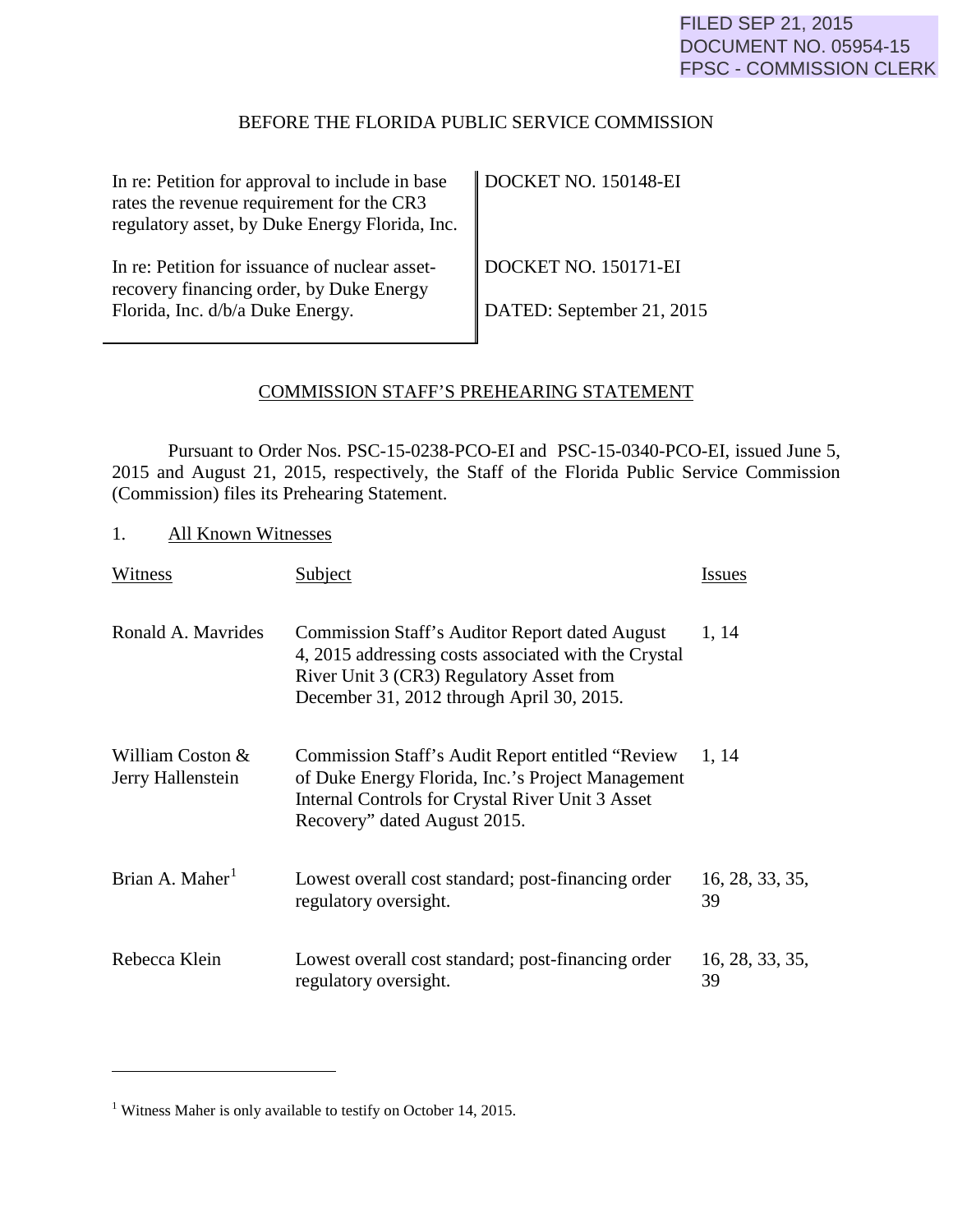| Witness                       | Subject                                                                                                                                                                                                                                                                                                                                                                                                                                                                                                                                                   | <b>Issues</b>                                               |
|-------------------------------|-----------------------------------------------------------------------------------------------------------------------------------------------------------------------------------------------------------------------------------------------------------------------------------------------------------------------------------------------------------------------------------------------------------------------------------------------------------------------------------------------------------------------------------------------------------|-------------------------------------------------------------|
| Hyman Schoenblum <sup>2</sup> | Lowest overall cost standard; post-financing order<br>regulatory oversight.                                                                                                                                                                                                                                                                                                                                                                                                                                                                               | 16, 28, 33, 35,<br>39                                       |
| Paul Sutherland               | Lowest overall cost standard; indemnification;<br>amount of servicing and administration fee to credit<br>back to customers; frequency of remittances to<br>SPE; DEF's proposed process for determining the<br>upfront bond issuance costs; additional conditions<br>that should be made in the financing order to<br>include "Best Practices;" DEF's proposed pre-<br>issuance review and Issuance Advice Letter<br>processes; approval of Financing Documents;<br>degree of flexibility afforded to DEF; post-<br>financing order regulatory oversight. | 16, 19, 21, 23,<br>25, 26, 28, 31,<br>32, 33, 35, 36,<br>39 |

# 2. All Known Exhibits

 $\overline{a}$ 

| Exhibit | Title                                                           |
|---------|-----------------------------------------------------------------|
| $RAM-1$ | Auditor's Report – Review of CR3 Regulatory Asset               |
| $CH-1$  | <b>Review of Project Management Internal Controls</b>           |
| $BAM-1$ | Speech by SEC Staff: Fiduciary Duty: Return to First Principles |
| $BAM-2$ | <b>SIFMA Definition of Fiduciary Relationship</b>               |
| BAM-3   | Form of Underwriting Agreement                                  |
| BAM-4   | <b>Saber Partners Survey</b>                                    |
| BAM-5   | <b>Excerpts from Registration Statements</b>                    |

<u> 1980 - Johann Barbara, martxa a</u>

<sup>2</sup> Witness Shoenblum is not available to testify on October 14, 2015.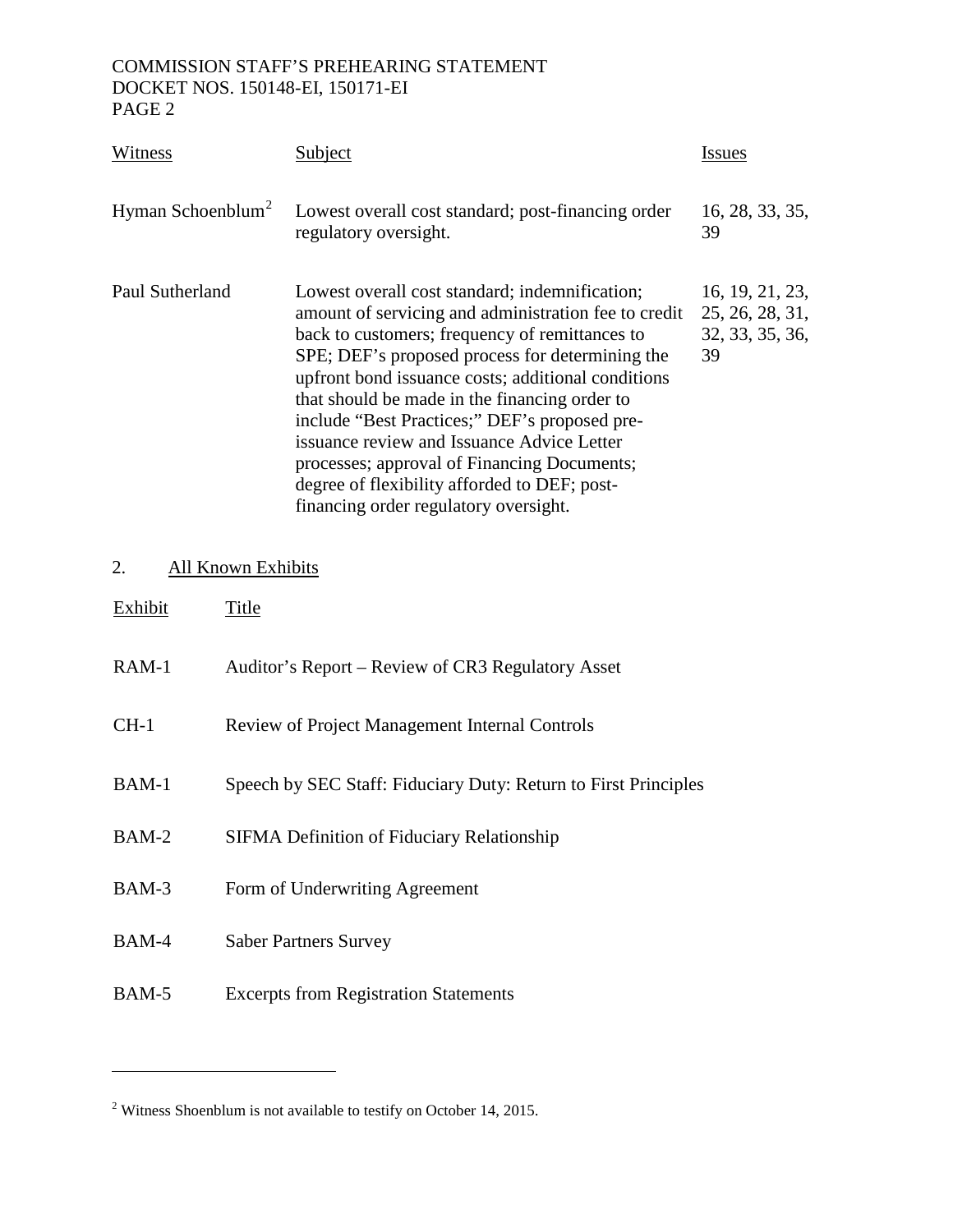| Exhibit      | <b>Title</b>                                                                                                                      |
|--------------|-----------------------------------------------------------------------------------------------------------------------------------|
| BAM-6        | Credit risk disclosure transmittal from Hunton & Williams and Thelen Reid and<br>Priest, counsel to Oncor, to Saber Partners, LLC |
| $RK-1$       | <b>Texas Issuance Advice Letters</b>                                                                                              |
| $HS-1$       | Citigroup Study 2003                                                                                                              |
| $HS-2$       | Wisconsin Study of Saber                                                                                                          |
| $PS-1$       | Glossary                                                                                                                          |
| $PS-1a$      | Securitized Utility Property Not A Financial Asset                                                                                |
| $PS-1b$      | <b>Accountants Handbook</b>                                                                                                       |
| $PS-1c$      | <b>FASB ASC</b>                                                                                                                   |
| $PS-2$       | <b>Organization Chart</b>                                                                                                         |
| $PS-3$       | New Issue Pricing Spreads, 4-6 Year Average Life                                                                                  |
| $PS-4$       | New Issue Pricing Spreads, 9-10 Year Average Life                                                                                 |
| $PS-5$       | <b>Excerpt from Independent Advisor Report</b>                                                                                    |
| $PS-5a$      | Merrill Lynch E-Mail                                                                                                              |
| $PS-6$       | AAA Utility Securitization Spreads to AAA Credit Cards                                                                            |
| PS-6a        | <b>Wells Fargo Research Report</b>                                                                                                |
| $PS-7$       | Centerpoint 1/11/2012 Securitization                                                                                              |
| $PS-9$       | <b>CEHE Securitization</b>                                                                                                        |
| $PS-10$      | <b>AAA Rated Comparable Pricing</b>                                                                                               |
| $PS-11$      | Saber Partners Report – Analysis of Ohio Power Pricing                                                                            |
| <b>PS-12</b> | Servicer Set-Up Costs                                                                                                             |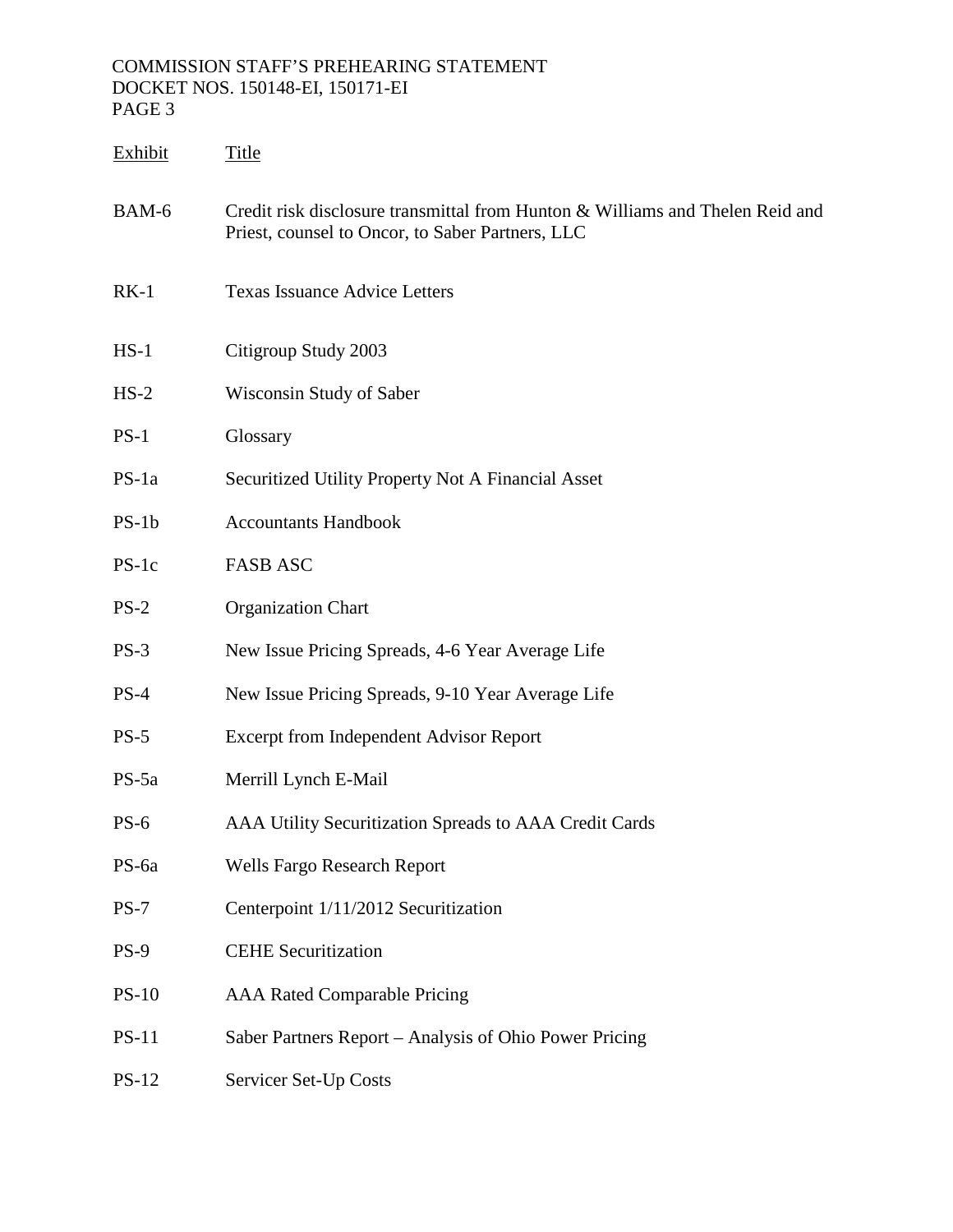| Exhibit      | Title                                                               |
|--------------|---------------------------------------------------------------------|
| $PS-13$      | Utility Securitization Spreads to Credit Cards                      |
| $PS-14$      | <b>Investment Dealers Digest Article</b>                            |
| $PS-15$      | Orders Crediting Costs Above Incremental Costs to Ratepayer         |
| $PS-15a$     | Article Re: LA Public Facilities Authority                          |
| $PS-16$      | <b>Ordering Paragraphs</b>                                          |
| $PS-17$      | <b>Investor Participation Profile</b>                               |
| $PS-17a$     | S+P Ratings Digest of July 8, 2009                                  |
| <b>PS-18</b> | Principal Amount of Utility Securitization Financing Issued by Year |
| $PS-19$      | 10-Year AAA Stranded Assets Spreads - Citigroup vs. J.P. Morgan     |
| $PS-19a$     | <b>AEP Sidley MS Email</b>                                          |
| $PS-20$      | <b>Utility Securitization Transactions</b>                          |

### 3. Staff's Statement of Basic Position

Staff's positions are preliminary and based on materials filed by the parties and on discovery. The preliminary positions are offered to assist the parties in preparing for the hearing. Staff's final positions will be based upon all the evidence in the record and may differ from the preliminary positions stated herein.

4. Staff's Position on the Issues

# **CR3 Regulatory Asset Issues**

- **ISSUE 1:** Has DEF provided adequate internal controls and management oversight of its CR3 investment recovery procedure and plan?
- **POSITION:** Type 2 stipulation approved at the  $9/15/15$  agenda conference: Yes, DEF has provided adequate internal controls and management oversight of its CR3 investment recovery procedure and plan. Please note that DEF and Staff are in agreement for Issue 1. The Intervenors take "No Position" on this issue. DEF stipulates to the entry of Staff's witnesses' testimony (regarding the CR3 Regulatory Asset) and exhibits and further agrees to Staff's CR3 Regulatory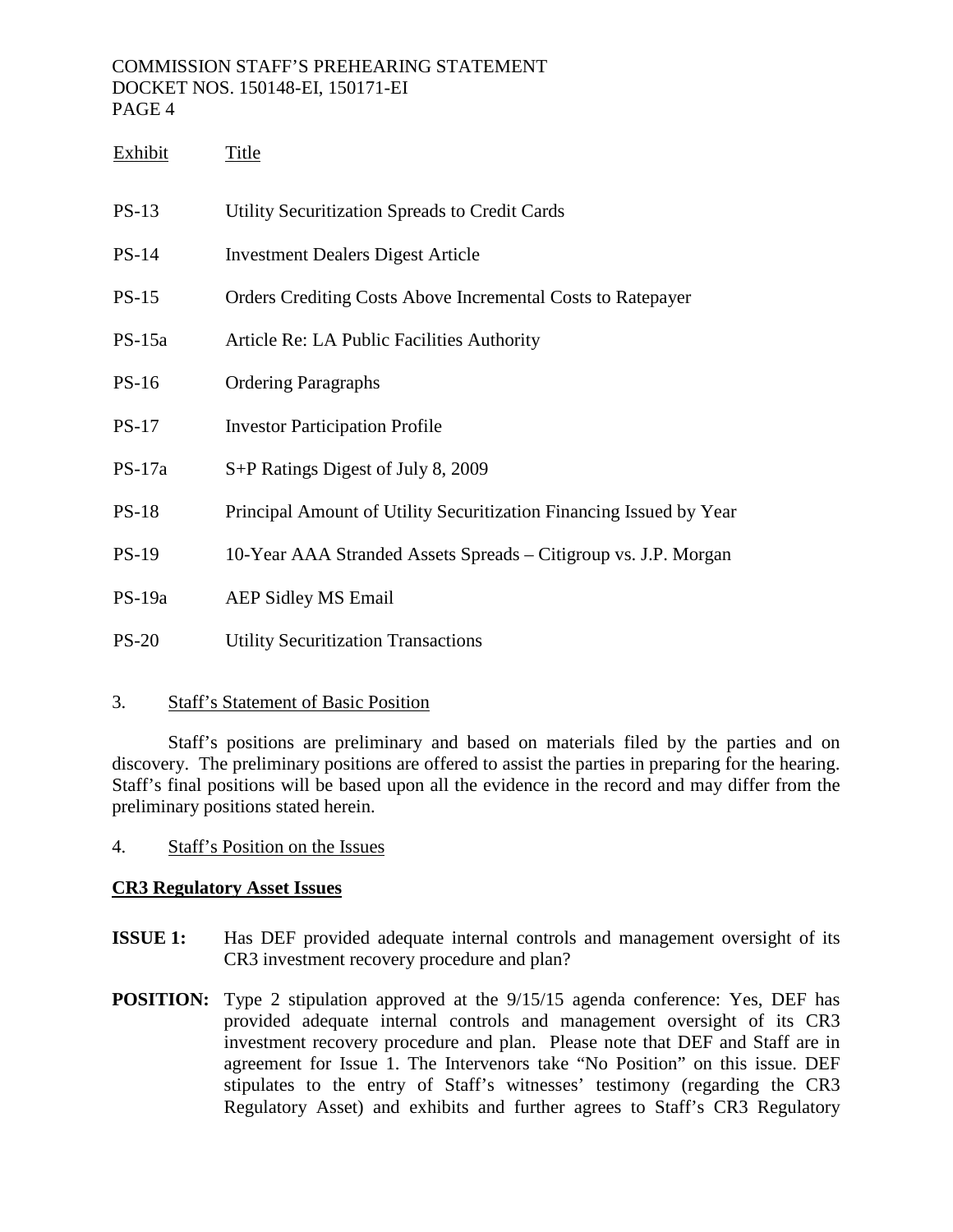Asset witnesses' excusal from the October hearing. (Mavrides, Coston, Hallenstein)

- **ISSUE 2:** Did DEF minimize the current and future costs of the CR3 Regulatory Asset and use reasonable and prudent efforts to curtail avoidable costs or to sell or otherwise salvage assets that would otherwise be included in the CR3 Regulatory Asset, as required by the Revised and Restated Stipulation and Settlement Agreement (RRSSA)?
- **POSITION:** Stipulation approved at the  $9/15/15$  agenda conference: Yes, DEF fully complied with its obligations under the RRSSA.
- **ISSUE 3:** Should DEF be required to collect the 2016 CR3 Regulatory Asset carrying cost of \$1.50/mWh through the fuel clause as provided in the RRSSA and to reduce the CR3 Regulatory Asset by the projected amount to be recovered?
- **POSITION:** Stipulation approved at the  $9/15/15$  agenda conference: No, recovery of the carrying cost through the fuel clause pursuant to Paragraph 7.a. of the RRSSA should terminate with the last billing cycle for December 2015. DEF will not implement the \$1.50 per megawatt hour rate increase for 2016.
- **ISSUE 4:** Has DEF properly categorized and recorded costs associated with the CR3 Regulatory Asset as contemplated by the RRSSA?
- **POSITION:** Stipulation approved at the  $9/15/15$  agenda conference: Yes, DEF has properly categorized and recorded costs consistent with the RRSSA.
- **ISSUE 5:** Did DEF appropriately apply the accelerated recovery of the carrying charge collected through the Fuel Adjustment Clause to the CR3 Regulatory Asset?
- **POSITION:** Stipulation approved at the  $9/15/15$  agenda conference: Yes.
- **ISSUE 6:** What is the appropriate projected amount of the CR3 Regulatory Asset at December 31, 2015?
- **POSITION:** Stipulation approved at the  $9/15/15$  agenda conference: The appropriate projected amount of the CR3 Regulatory Asset at December 31, 2015 is \$1,283,012,000. This amount reflects the original amount projected in DEF's petition of \$1,298,012,000 reduced by the adjustment of \$15 million referenced in the parties' stipulation.
- **ISSUE 7:** Has DEF calculated the annual revenue requirement for the CR3 Regulatory Asset consistent with the requirements of the RRSSA?
- **POSITION:** Stipulation approved at the 9/15/15 agenda conference: Yes.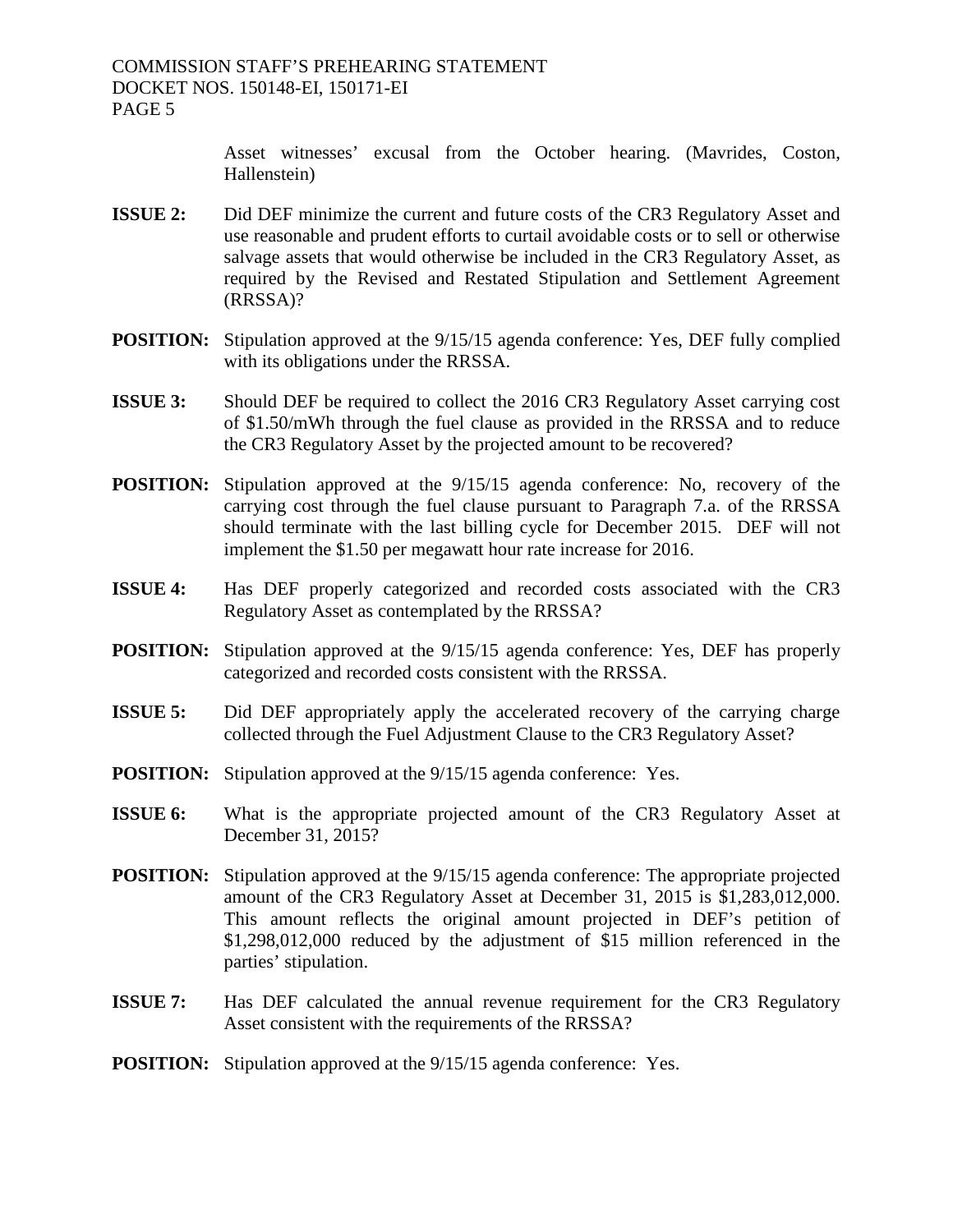- **ISSUE 8:** What is the appropriate amortization period and annual revenue requirement to amortize the CR3 Regulatory Asset?
- **POSITION:** Stipulation approved at the  $9/15/15$  agenda conference: The appropriate amortization period is 240 months consistent with the RRSSA. The appropriate annual revenue requirement is \$168,331,000 calculated on Exhibit \_\_ (MO-2) as revised on 8/31/15 and attached to the approved stipulation.
- **ISSUE 9:** Should the Commission approve DEF's proposed treatment to account for nuclear fuel proceeds, that will not be received until the future, through the capacity cost recovery clause?
- **POSITION:** Stipulation approved at the  $9/15/15$  agenda conference: Yes, DEF should be allowed to recover through the capacity cost recovery clause the return on the future nuclear fuel proceeds until they are received and recover the difference between the actual amounts received and the amount credited to the CR3 Regulatory Asset in the December 31, 2015 balance. The pretax rate of return should be 8.12% consistent with the RRSSA Exhibit 10, line 20.
- **ISSUE 10:** Has DEF calculated the base rate increase consistent with the requirements of the RRSSA?
- **POSITION:** Stipulation approved at the  $9/15/15$  agenda conference: Yes, the base rate increase including the \$15 million stipulated reduction is calculated to be .496 cents/kWh as shown in Exhibit  $\qquad (MO-4)$  as revised on 8/31/15 and attached to the approved stipulation.
- **ISSUE 11:** If the Commission does not issue a financing order pursuant to DEF's Petition, should the projected amounts included in the CR3 Regulatory Asset be trued-up? If so, how should the true-up be accomplished?
- **POSITION:** Stipulation approved at the  $9/15/15$  agenda conference: Yes, DEF will do the true-up consistent with the RRSSA.
- **ISSUE 12:** If the Commission does not issue a financing order pursuant to DEF's Petition, what is the proposed uniform percentage rate increase to the demand and energy charges by customer rate schedule?
- **POSITION:** Stipulation approved at the  $9/15/15$  agenda conference: The proposed uniform percentage rate increase to the demand and energy charges by customer rate schedule is that provided in Exhibit\_\_(MO-4) as revised on 8/31/15 and attached to the approved stipulation.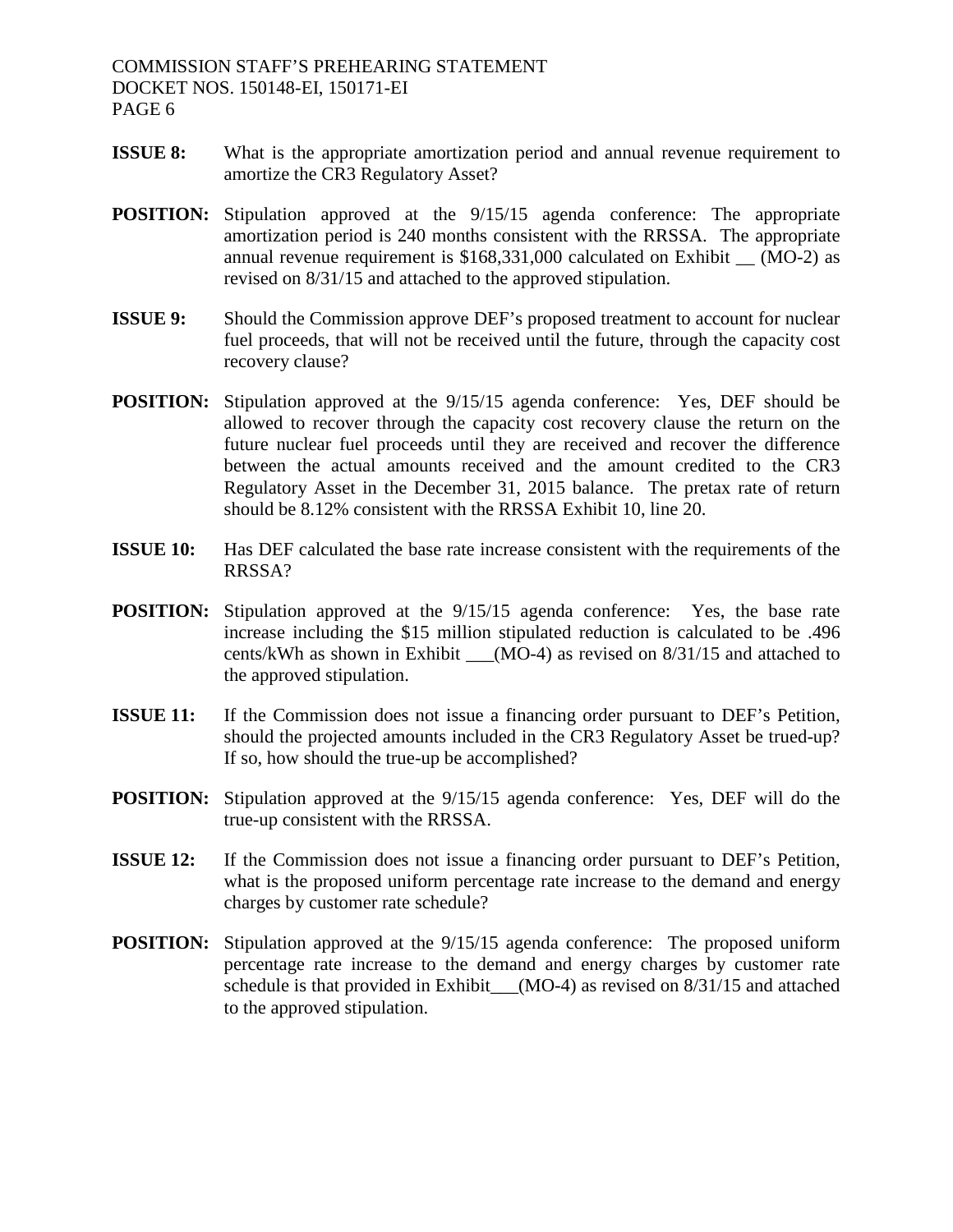- **ISSUE 13:** If the Commission does not issue a financing order pursuant to DEF's Petition, what should be the effective date of the requested base rate increase for billing purposes?
- **POSITION:** Stipulation approved at the  $9/15/15$  agenda conference: If the Commission does not issue a financing order pursuant to DEF's Petition, the effective date of the requested base rate increase should be six months after the Commission's vote rejecting the financing order.

#### **Financing Order Issues**

- **ISSUE 14:** Do the cost amounts contained in DEF's CR3 Regulatory Asset meet the definition of "nuclear asset-recovery costs" pursuant to Section  $366.95(1)(k)$ , Florida Statutes?
- **POSITION:** Yes. The cost amounts contained in DEF's CR3 Regulatory Asset meet the definition of "nuclear asset-recovery costs" pursuant to Section 366.95(1)(k), Florida Statutes. (Mavrides, Coston, Hallenstein)
- **ISSUE 15:** Do the ongoing financing costs identified in DEF's Petition qualify as "financing" costs" pursuant to Section 366.95(1)(e), Florida Statutes?
- **POSITION:** No position pending further development of the record**.**
- **ISSUE 16:** Has DEF demonstrated that securitization has a significant likelihood of resulting in lower overall costs or would avoid or significantly mitigate rate impacts compared to the traditional method of cost recovery pursuant to Section 366.95(2)(a)6., Florida Statutes?
- POSITION: Yes. DEF has demonstrated that securitization has a significant likelihood of resulting in lower overall costs or would avoid or significantly mitigate rate impacts compared to the traditional method of cost recovery pursuant to Section 366.95(2)(a)6., Florida Statutes. However, the Commission should institute a lowest cost standard in the financing order to ensure that the securitization achieves the lowest overall cost of funds at the time of pricing under prevailing market conditions. (Sutherland, Schoenblum, Maher, Klein)
- **ISSUE 17:** What amount, if any, should the Commission authorize DEF to recover through securitization?
- **POSITION:** No position pending further development of the record.
- **ISSUE 18:** What is the appropriate treatment of the deferred tax liability consistent with paragraph 5(j) of the RRSSA?
- **POSITION:** No position pending further development of the record**.**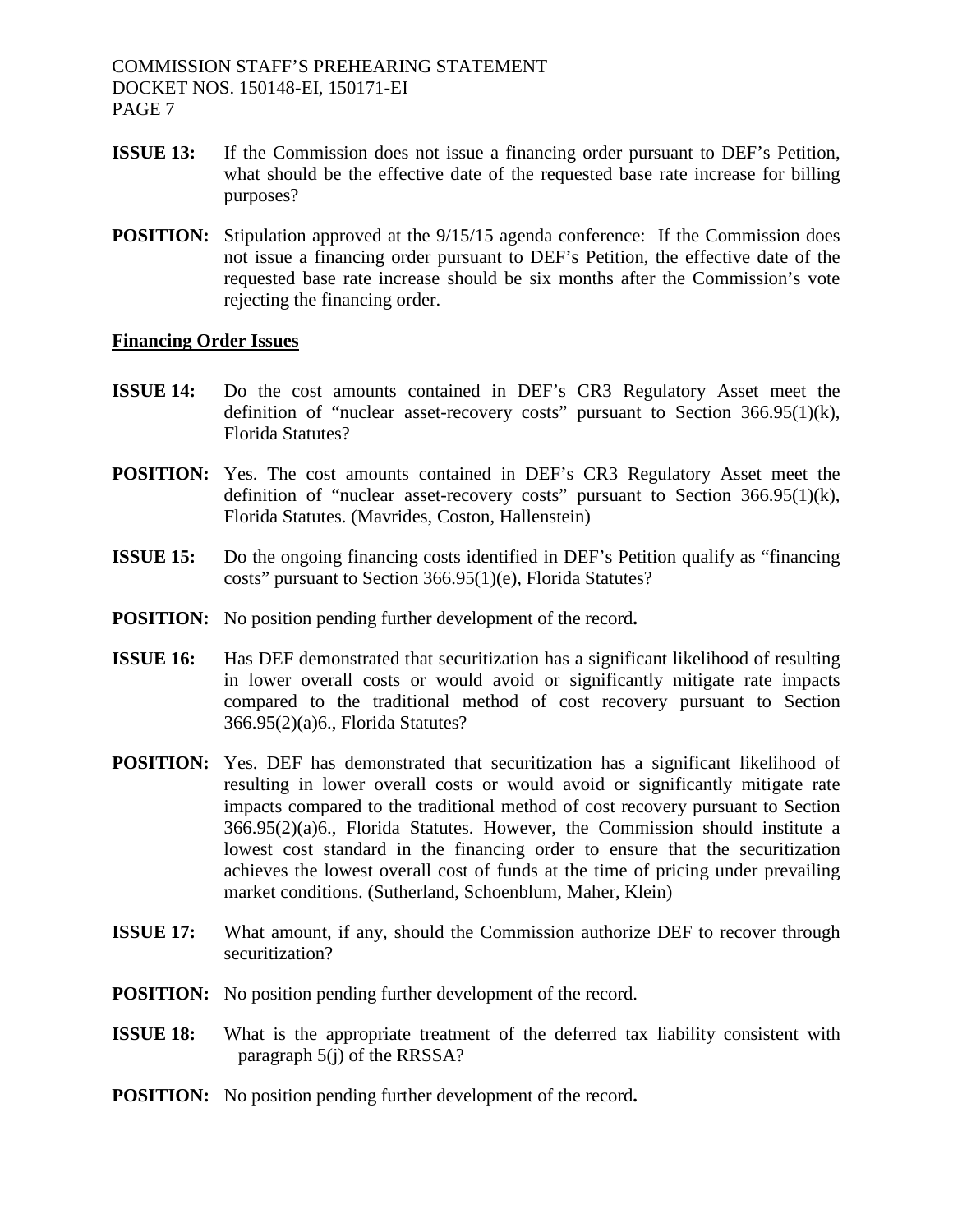- **ISSUE 19:** Should DEF indemnify customers to the extent customers incur losses associated with higher servicing fees payable to a substitute servicer, or with higher administration fees payable to a substitute administrator, as a result of DEF's termination for cause?
- **POSITION:** Yes. DEF should be required to indemnify customers to the extent customers incur losses associated with higher servicing fees payable to a substitute servicer, or with higher administration fees payable to a substitute administrator, as a result of DEF's termination for cause. (Sutherland)
- **ISSUE 20:** What should be the up-front and ongoing fee for the role of servicer throughout the term of the nuclear asset-recovery bonds?
- **POSITION:** No position pending further development of the record.
- **ISSUE 21:** What amount, if any, of DEF's periodic servicing fee in this transaction should DEF be required to credit back to customers through an adjustment to other rates and charges?
- **POSITION:** DEF should be required to credit back to customers all periodic servicing fees in excess of DEF's incremental cost of providing periodic services. The amount will be determined pending further development of the record. (Sutherland)
- **ISSUE 22:** What should be the ongoing fee for the role of the administrator throughout the term of the nuclear asset-recovery bonds?
- **POSITION:** No position pending further development of the record.
- **ISSUE 23:** What amount, if any, of DEF's periodic administration fee in this transaction should DEF be required to credit back to customers through an adjustment to other rates and charges?
- **POSITION:** The amount, if any, of DEF's periodic administration fee in this transaction that DEF should be required to credit back to customers through an adjustment to other rates and charges is the amount of periodic administrative fees in excess of DEF's incremental cost of providing periodic administrative services. The amount will be determined pending further development of the record. (Sutherland)
- **ISSUE 24:** How frequently should DEF in its role as servicer be required to remit funds collected from customers to the SPE?
- **POSITION:** No position pending further development of the record.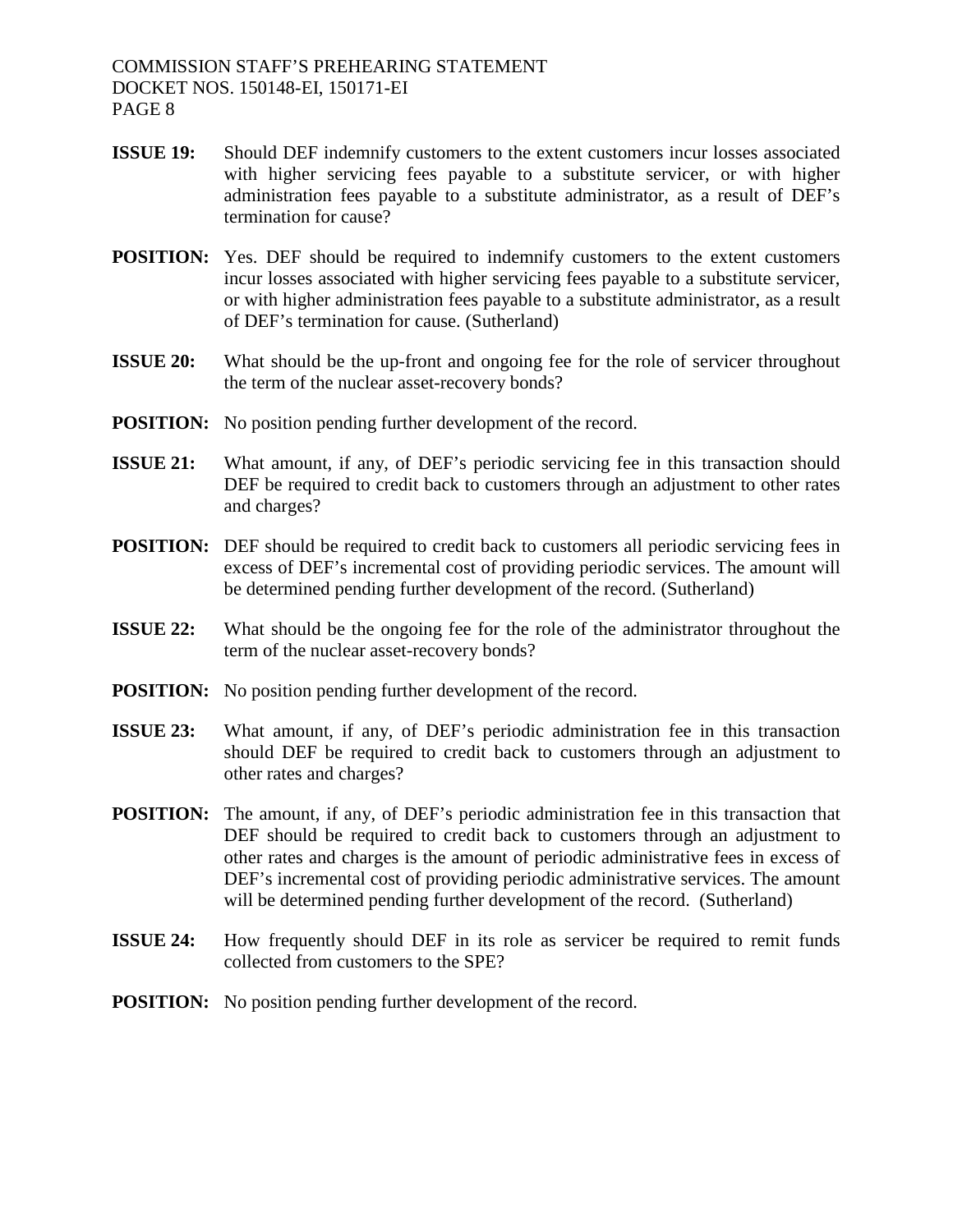- **ISSUE 25:** If remittances are not daily, should DEF be required periodically to remit actual earnings on collections pending remittance?
- **POSITION:** Yes. If remittances are not daily, DEF should be required periodically to remit actual earnings on collections pending remittance. (Sutherland)
- **ISSUE 26:** Is DEF's proposed process for determining whether the upfront bond issuance costs satisfy the statutory standard of Section 366.95(2)(c)5., Florida Statutes, reasonable and should it be approved?
- **POSITION:** No. The Commission should not predetermine that upfront bond issuance costs within a range of estimates meets the statutory standard of Section  $366.95(2)(c)5$ , Florida Statutes. Accordingly, DEF's proposed process should not be approved. (Sutherland)
- **ISSUE 27:** Issue dropped.
- **ISSUE 28:** What additional conditions, if any, should be made in the financing order that are authorized by Section  $366.95(2)(c)2.i.$ ?
- **POSITION:** The Commission should institute a lowest cost standard in the financing order to ensure that the securitization achieves the lowest overall cost of funds at the time of pricing under prevailing market conditions. Also, the Commission should implement the Best Practices enunciated by staff witness Sutherland in his direct testimony. Finally, the Commission should specify that it does not consider the Nuclear Asset-Recovery Bonds to be standard Asset-Backed Securities (ABS) but rather considers them to be utility securitization bonds that are superior to and less risky than standard ABS. (Sutherland, Schoenblum, Maher, Klein)
- **ISSUE 29:** Should all legal opinions be subject to review by the Bond Team?
- **POSITION:** No position pending further development of the record.
- **ISSUE 30:** Should all transaction documents and subsequent amendments be filed with the Commission before becoming operative?
- **POSITION:** No position pending further development of the record.
- **ISSUE 31:** Is DEF's proposed pre-issuance review process reasonable and should it be approved?
- **POSITION:** No. DEF's proposed pre-issuance review process is not reasonable and should not be approved. (Sutherland)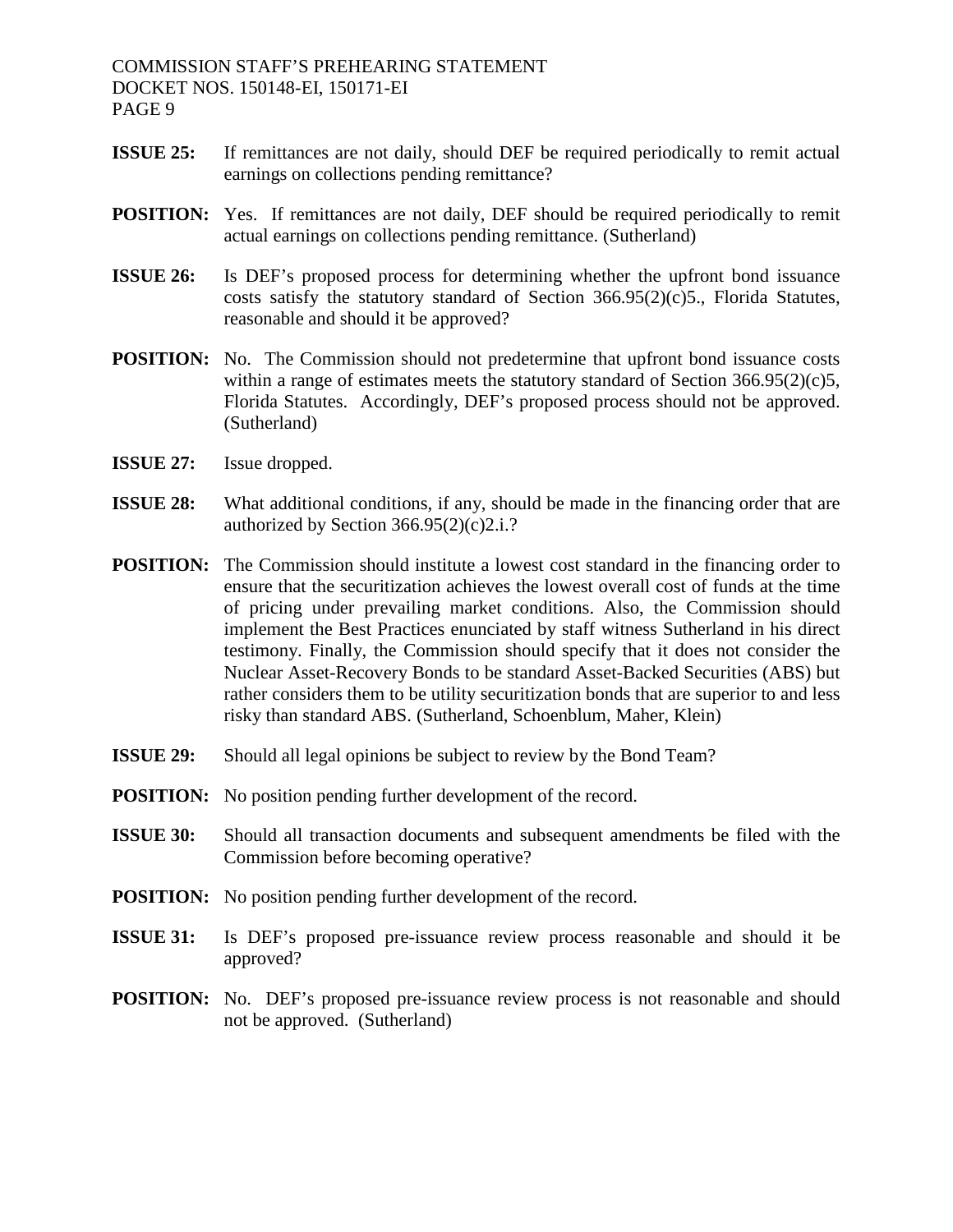- **ISSUE 32:** Should the Financing Documents be approved in substantially the form proposed by DEF, subject to modifications as addressed in the draft form of the financing order?
- **POSITION:** No. Although it is reasonable to approve the general concept that the Financing Documents will be necessary elements of the proposed transaction, the specific terms, conditions, covenants, warranties, representations, and specific language contained in the Documents will be impacted by the Commission's decisions on other issues and must be reviewed in consideration of the financing order approved by the Commission. (Sutherland)
- **ISSUE 33:** Is DEF's proposed Issuance Advice Letter process reasonable and consistent with the statutory financing cost objective contained in Section  $366.95(2)(c)2.b.,$ Florida Statutes?
- **POSITION:** Yes. DEF's proposed Issuance Advice Letter process is reasonable and consistent with the statutory financing cost objective contained in Section 366.95(2)(c)2.b., Florida Statutes. However, the Commission should institute a lowest cost standard in the financing order to ensure that the securitization achieves the lowest overall cost of funds at the time of pricing under prevailing market conditions. Also, the Commission should implement the Best Practices enunciated by staff witness Sutherland in his direct testimony. Finally, the Commission should specify that it does not consider the Nuclear Asset-Recovery Bonds to be standard Asset-Backed Securities (ABS) but rather considers them to be utility securitization bonds that are superior to and less risky than standard ABS. (Sutherland, Schoenblum, Maher, Klein)
- **ISSUE 34:** Should the Standard True-up Letter be approved in substantially the form proposed by DEF?
- **POSITION:** No position pending further development of the record**.**
- **ISSUE 35:** Is DEF's proposed process for determining whether the structure, plan of marketing, expected pricing and financing costs of the nuclear asset-recovery bonds have a significant likelihood of resulting in lower overall costs or would avoid or significantly mitigate rate impacts to customers as compared with the traditional method of financing and recovering nuclear asset-recovery costs reasonable and should it be approved?
- **POSITION:** Yes. DEF's proposed process for determining whether the structure, plan of marketing, expected pricing and financing costs of the nuclear asset-recovery bonds have a significant likelihood of resulting in lower overall costs or would avoid or significantly mitigate rate impacts to customers as compared with the traditional method of financing and recovering nuclear asset-recovery costs. However, the Commission should institute a lowest cost standard in the financing order to ensure that the securitization achieves the lowest overall cost of funds at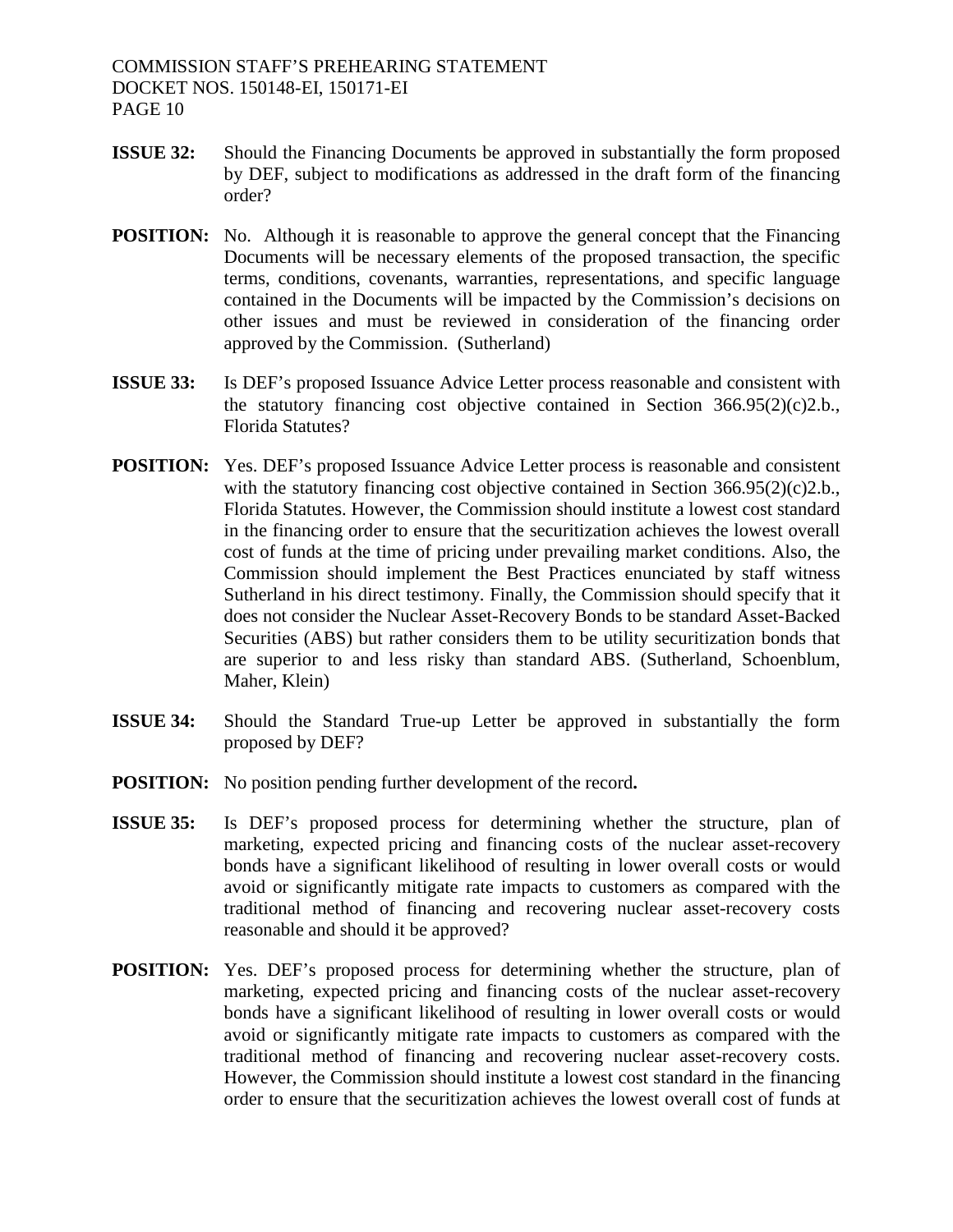the time of pricing under prevailing market conditions. Also, the Commission should implement the Best Practices enunciated by staff witness Sutherland in his direct testimony. Finally, the Commission should specify that it does not consider the Nuclear Asset-Recovery Bonds to be standard Asset-Backed Securities (ABS) but rather considers them to be utility securitization bonds that are superior to and less risky than standard ABS. (Sutherland, Schoenblum, Maher, Klein)

- **ISSUE 36:** Is the degree of flexibility afforded to DEF in establishing the terms and conditions of the nuclear asset-recovery bonds as described in the proposed form of financing order, reasonable and consistent with Section  $366.95(2)(c)2.f.,$ Florida Statutes?
- **POSITION:** Yes. The degree of flexibility afforded to DEF in establishing the terms and conditions of the nuclear asset-recovery bonds as described in the proposed form of financing order is reasonable and consistent with Section  $366.95(2)(c)2.f.,$ Florida Statutes. However, DEF and the Commission should work together in a collaborative process to allow for flexibility for the Bond Team to ensure that the lowest overall costs consistent with prevailing market conditions and the terms of the financing order are achieved. (Sutherland)
- **ISSUE 37:** What persons or entities should be represented on the Bond Team?
- **POSITION:** No position pending further development of the record**.**
- **ISSUE 38:** Based on resolution of the preceding issues, should a financing order in substantially the form proposed by DEF be approved, including the findings of fact and conclusions of law as proposed?
- **POSITION:** No position pending further development of the record**.**
- **ISSUE 39:** If the Commission votes to issue a financing order, what post-financing order regulatory oversight is appropriate and how should that oversight be implemented?
- **POSITION:** The Commission, its staff, its outside counsel, and its financial advisor, along with DEF, its financial advisor, and its outside counsel should work in a collaborative effort to ensure the structuring, marketing, and pricing of the nuclear asset-recovery bonds will result in the lowest cost consistent with prevailing market conditions and the terms of the financing order. (Sutherland, Schoenblum, Maher, Klein)
- **ISSUE 40:** Are the energy sales forecasts used to develop the bond amortization schedules and the recovery mechanism appropriate?
- **POSITION:** No position pending further development of the record**.**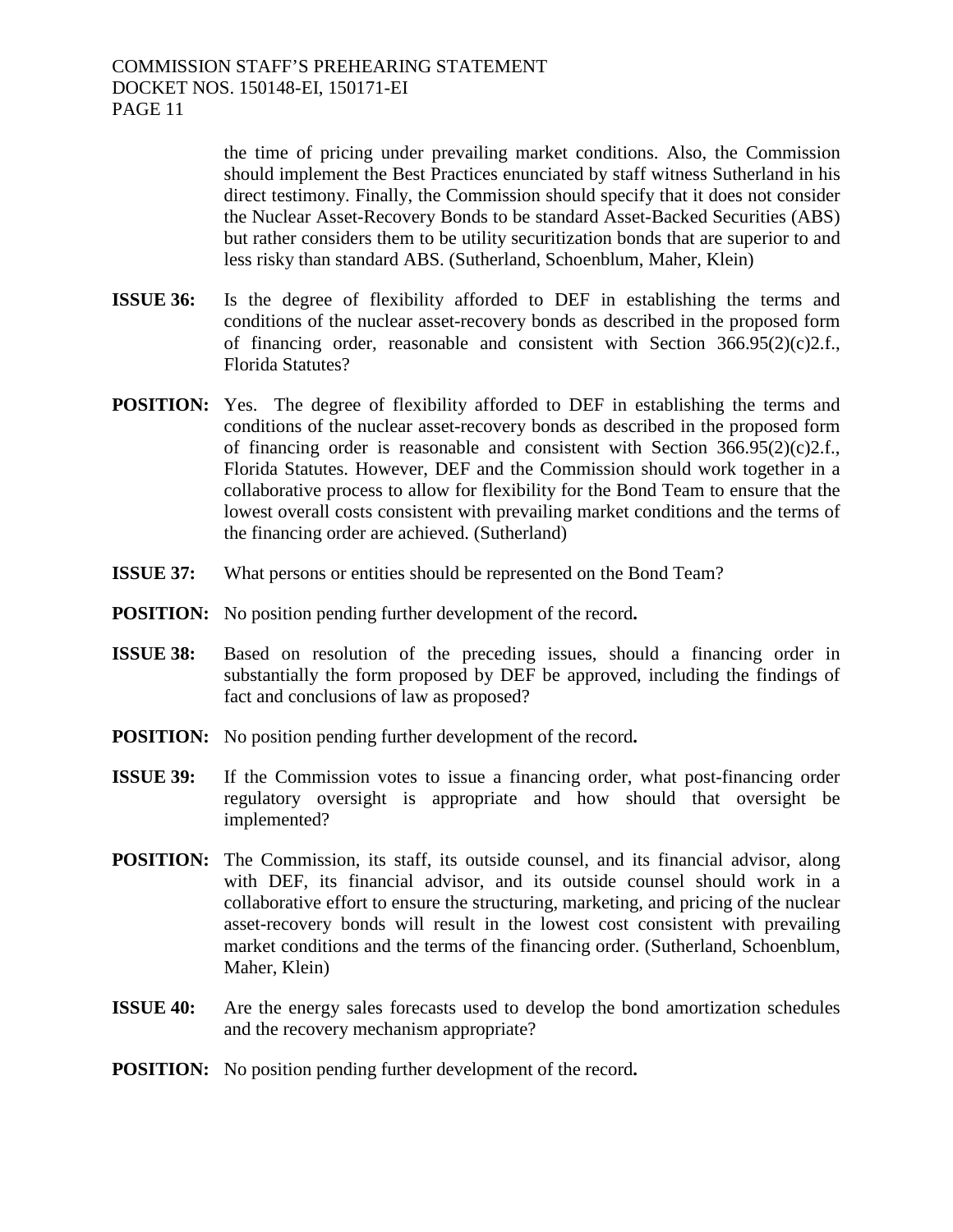- **ISSUE 41:** If the Commission approves recovery of any nuclear asset-recovery related costs through securitization, how should the recovery of these costs be allocated to the rate classes consistent with Section 366.95(2)(c)2.g., Florida Statutes?
- **POSITION:** No position pending further development of the record**.**
- **ISSUE 42:** If the Commission approves recovery of any nuclear asset-recovery related costs through securitization, what is the appropriate recovery period for the Nuclear Asset-Recovery Charge?
- **POSITION:** No position pending further development of the record**.**
- **ISSUE 43:** Issue dropped.
- **ISSUE 44:** What should be the scheduled final maturity and the legal final maturity of the nuclear asset-recovery bonds?
- **POSITION:** No position pending further development of the record.
- **ISSUE 45:** Is DEF's proposed Nuclear Asset-Recovery Charge True-Up Mechanism appropriate and consistent with Section 366.95, Florida Statutes, and should it be approved?
- **POSITION:** No position pending further development of the record**.**
- **ISSUE 46:** How frequently should the Nuclear Asset-Recovery Charge True-up Mechanism be conducted?
- **POSITION:** No position pending further development of the record**.**
- **ISSUE 47:** If the Commission approves an amount to be securitized, on what date should the Nuclear Asset-Recovery Charge become effective?
- **POSITION:** No position pending further development of the record**.**
- **ISSUE 48:** Issue dropped.
- **ISSUE 49:** If the Commission denies DEF's request for a financing order, or if the nuclear asset-recovery bonds are not issued for any reason after the Commission issues a financing order, should the Commission approve DEF's alternative request for a base rate increase pursuant to the RRSSA, to be implemented beginning six months after the final order rejecting DEF's request (in the event the financing order is not issued) or the date upon which DEF notifies the Commission that the bonds will not be issued (in the event the financing order is issued), with carrying costs on the nuclear asset-recovery costs collected from January 1, 2016, through the Capacity Cost Recovery Clause, until such time as the base rate increase goes into effect?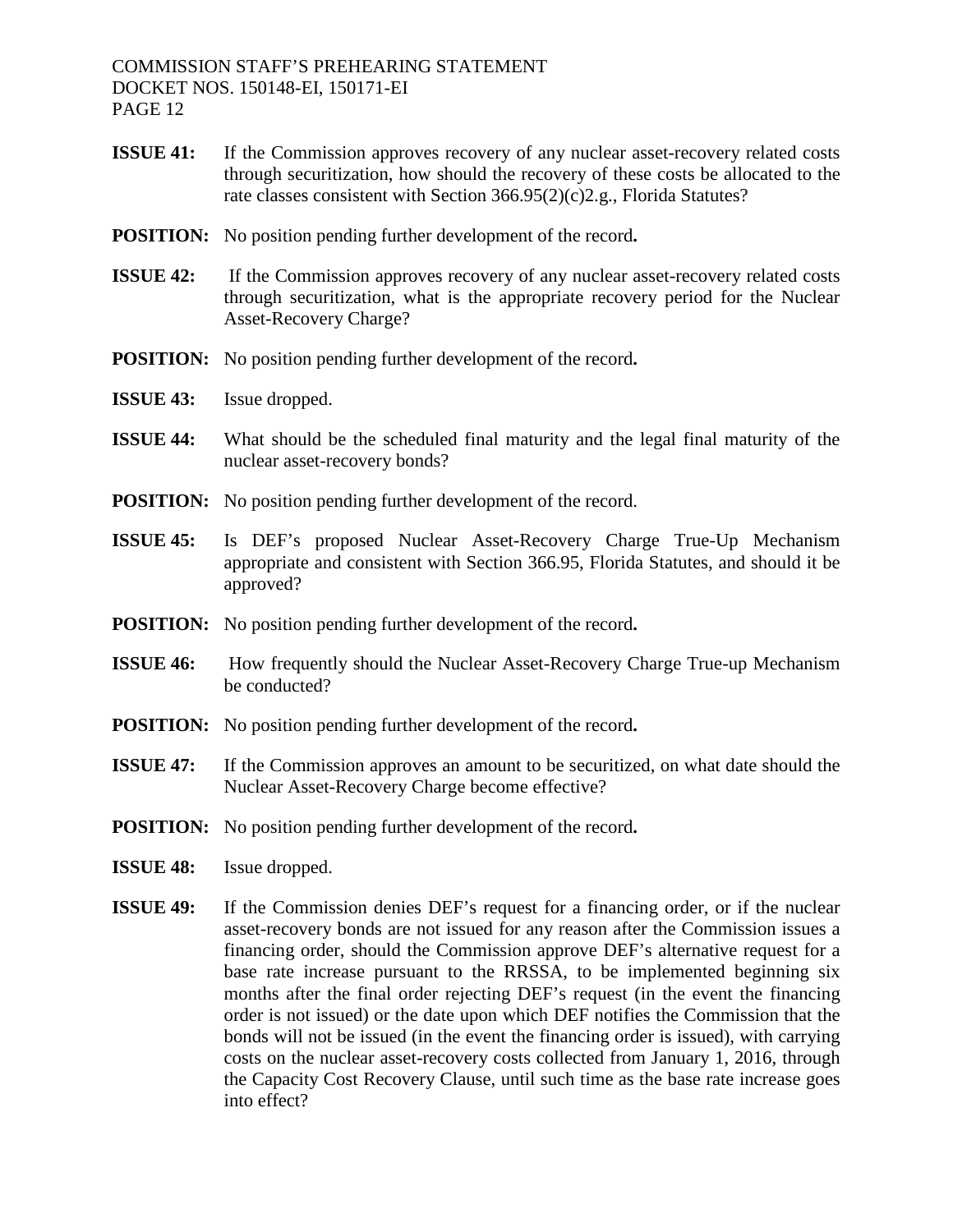- **POSITION:** No position pending further development of the record**.**
- **ISSUE 50:** Should the form of tariff sheets to be filed under DEF's tariff, as provided in Exhibit \_\_ (MO-6A) of Witness Olivier's testimony, be approved?
- **POSITION:** No position pending further development of the record**.**
- **ISSUE 51:** In accordance with Section 366.95(2)(c)2.h., Florida Statutes, if the Commission does not issue a stop order by 5:00 p.m. on the third business day after pricing, should the nuclear asset-recovery charges become final and effective without further action from the Commission?
- **POSITION:** No position pending further development of the record**.**
- **ISSUE 52:** Should this docket be closed?
- **POSITION:** No. This docket should remain open throughout the bond issuance process and through completion of the Commission's post-issuance review of the actual costs.
- 5. Stipulated Issues

Stipulations on Issues 1-13 were approved by the Commission at the September 15, 2015 Agenda Conference.

6. Pending Motions

Staff has no pending motions.

7. Pending Confidentiality Claims or Requests

Staff has no pending confidentiality claims or requests.

8. Objections to Witness Qualifications as an Expert

Staff has no objections to witness qualifications as an expert.

9. Compliance with Order No. PSC-15-0238-PCO-EI

Staff has complied with all requirements of the Order Establishing Procedure entered in this docket, as well as with Order No. PSC-15-0340-PCO-EI, revising it.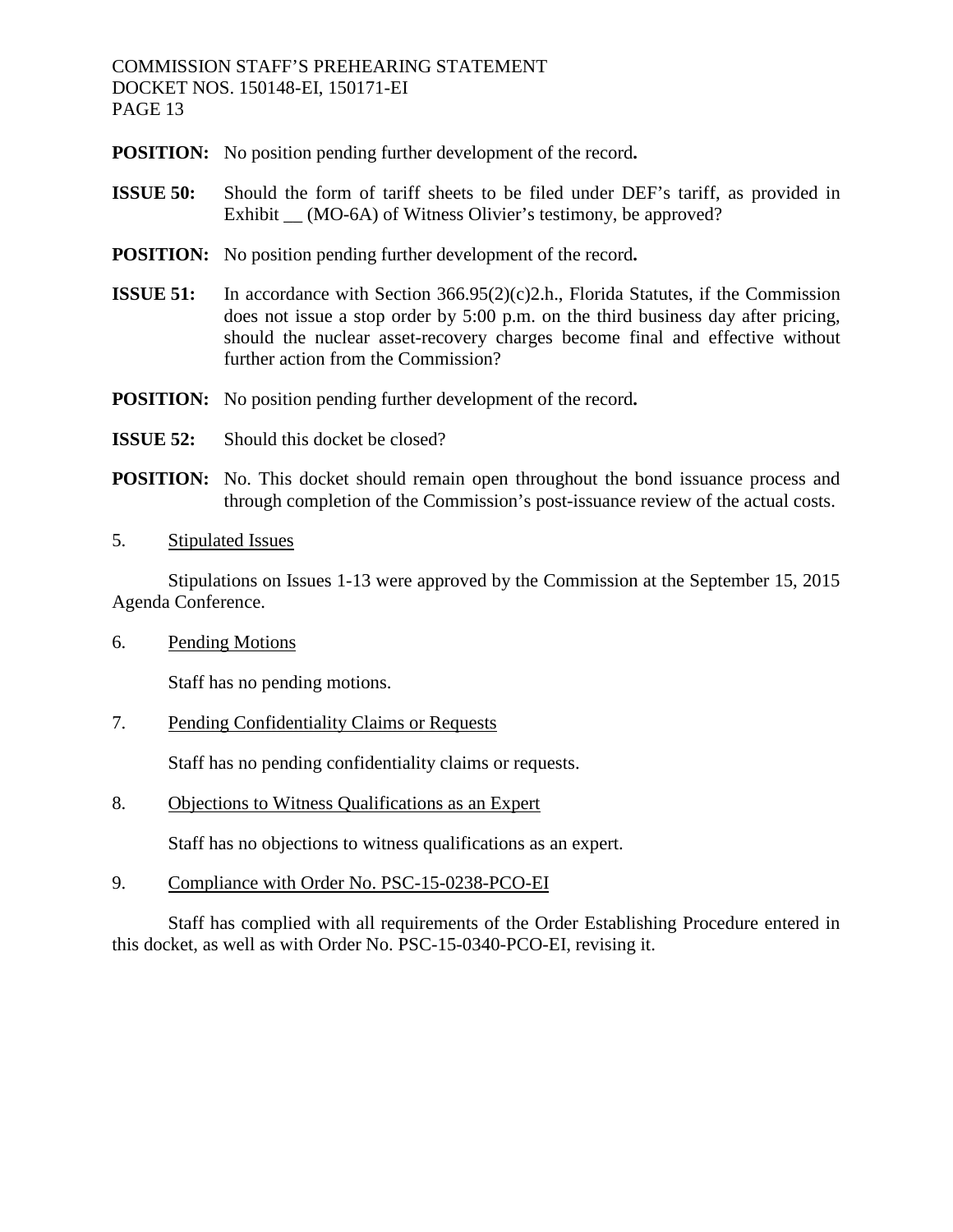<span id="page-13-2"></span><span id="page-13-1"></span>Respectfully submitted this 21st day of September, 2015.

<span id="page-13-0"></span>/s/ *Rosanne Gervasi* ROSANNE GERVASI STAFF COUNSEL FLORIDA PUBLIC SERVICE COMMISSION Gerald L. Gunter Building 2540 Shumard Oak Boulevard Tallahassee, Florida 32399-0850 Telephone: (850) 413-6224 E-mail: [rgervasi@psc.state.fl.us](mailto:rgervasi@psc.state.fl.us)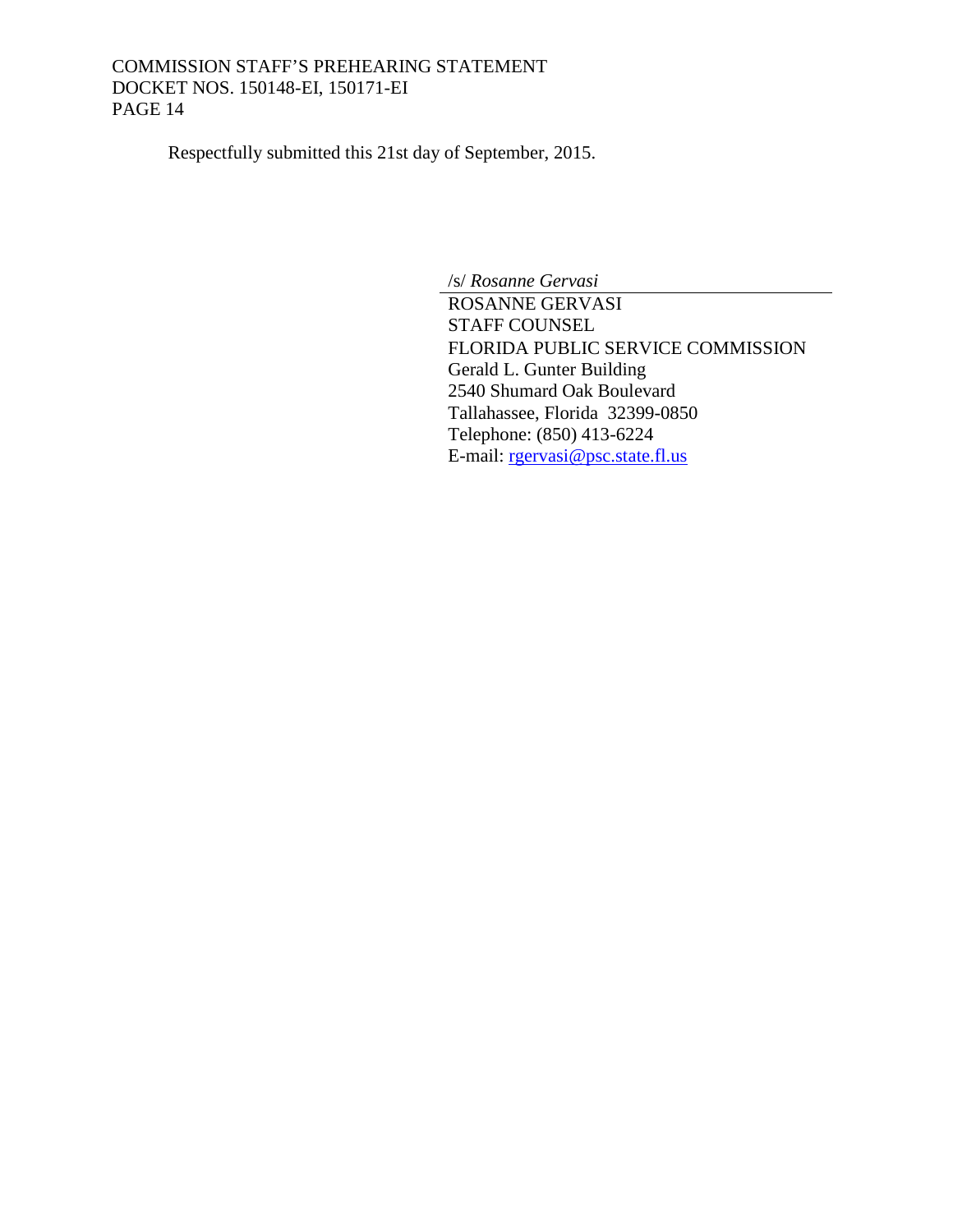#### [BEFORE THE FLORIDA PUBLIC SERVICE COMMISSION](#page-0-1)

| In re: Petition for approval to include in base<br>rates the revenue requirement for the CR3<br>regulatory asset, by Duke Energy Florida, Inc. | DOCKET NO. 150148-EI                                     |
|------------------------------------------------------------------------------------------------------------------------------------------------|----------------------------------------------------------|
| In re: Petition for issuance of nuclear asset-<br>recovery financing order, by Duke Energy<br>Florida, Inc. d/b/a Duke Energy.                 | <b>DOCKET NO. 150171-EI</b><br>DATED: September 21, 2015 |

#### CERTIFICATE OF SERVICE

I HEREBY CERTIFY that STAFF'S PREHEARING STATEMENT has been filed with

Office of Commission Clerk and one copy has been furnished to the following by electronic

mail, on this [21st day of September, 2015:](#page-13-0)

Dianne Triplett, Esquire John T. Burnett, Esquire 299 First Avenue North St. Petersburg, FL, 33701 [Dianne.Triplett@duke-energy.com](mailto:Dianne.Triplett@duke-energy.com) John.Burnett@duke-energy.com

James W. Brew Owen J. Kopon c/o Stone Law Firm, Eighth Floor, West Tower 1025 Thomas Jefferson Street, NW Washington, D.C. 20007-0800 [jbrew@smxblaw.com](mailto:jbrew@smxblaw.com) [ojk@smxblaw.com](mailto:ojk@smxblaw.com)

Matthew R. Bernier 106 East College Avenue Suite 800 Tallahassee, FL 32301-7740 [Matthew.Bernier@duke-energy.com](mailto:Matthew.Bernier@duke-energy.com)

J.R. Kelly Charles Rehwinkel c/o The Florida Legislature 111 W. Madison Street Room 812 Tallahassee, FL 32399-1400 [Kelly.JR@leg.state.fl.us](mailto:Kelly.JR@leg.state.fl.us) [Rehwinkel.Charles@leg.state.fl.us](mailto:Rehwinkel.Charles@leg.state.fl.us)